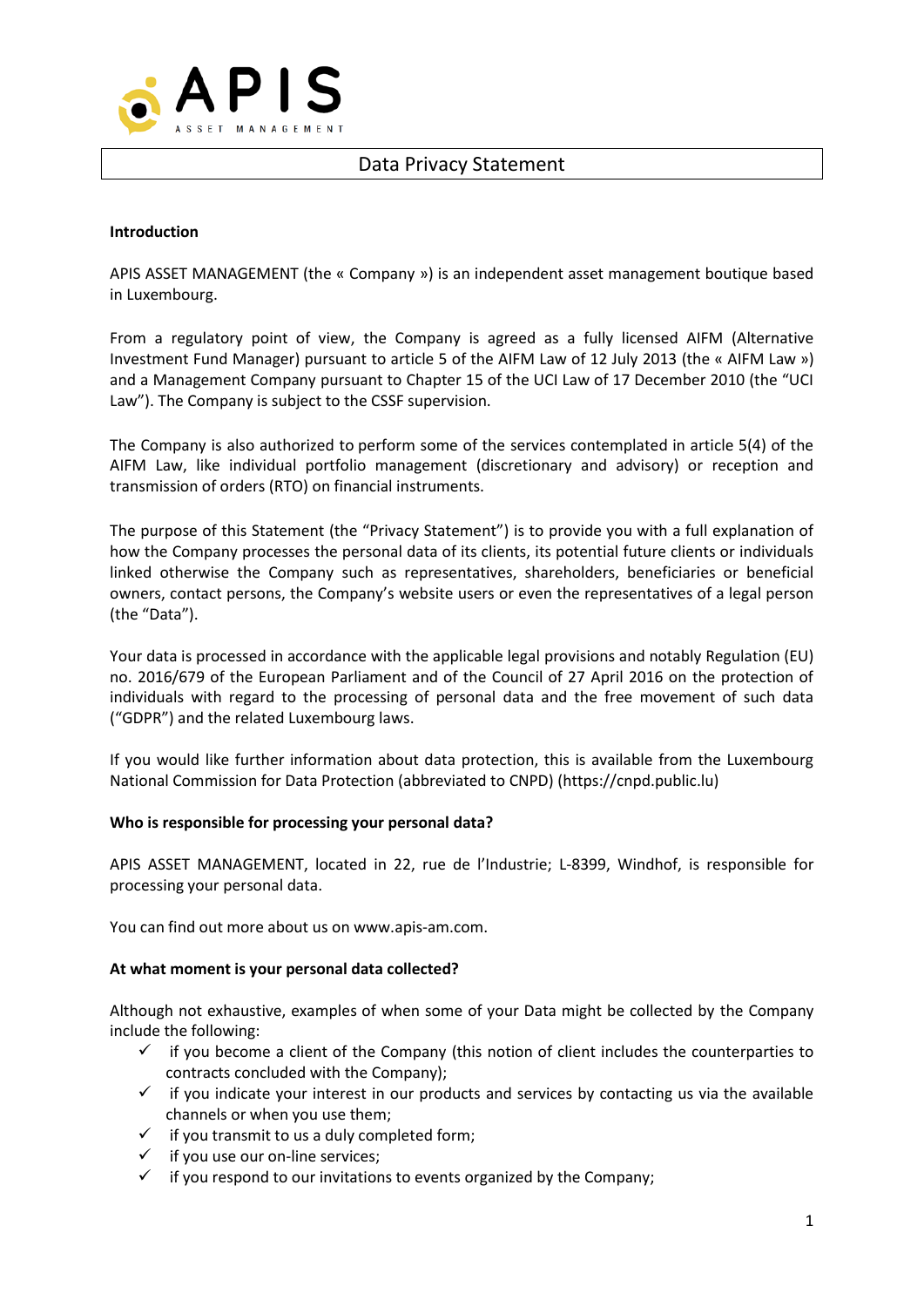

- $\checkmark$  if you visit our offices and are filmed by our surveillance cameras;
- $\checkmark$  if you publish your Data on social networks or websites with unrestricted access;
- ✓ if databases are purchased or leased from professional data providers;
- $\checkmark$  if your Data is published or transmitted by authorized third parties (Official Journal of the Grand Duchy of Luxembourg, agents or brokers) or in the press.

#### **What are the purposes for which the Company has collected your data?**

The Company processes your Data in the situations permitted by the law, in other words:

- $\checkmark$  within the context of complying with regulatory and legal provisions to which the Company is subject;
- $\checkmark$  within the context of precontractual measures before you become a client of the Company;
- $\checkmark$  in order to proceed to the execution of the contract concluded by you and the Company;
- $\checkmark$  for reasons relating to the legitimate interests of the Company;
- $\checkmark$  for reasons relating to the specific legitimate interest of the Company to adopt direct marketing practices;
- $\checkmark$  on the occasion of a specific request and based on clear and unequivocal information, if we obtain your consent to the sending of electronic communications.

#### *Compliance with legal and regulatory provisions*

In the exercise of its management company activity, the Company is obliged to respect certain legal and regulatory obligations which require your Data to be processed in a particular way. Processing of this nature might require the communication of your Data to the competent supervisory, judicial or administrative authorities, whether national, international, European or worldwide. Of course, we seek to ensure that your Data is only transmitted in circumstances where the Company is bound by these obligations.

Below is a non-exhaustive list of the legal and regulatory areas in which the Company is required to process your Data.

This list is subject to change:

✓ Respecting:

• the rules in force on the embargos decided by the competent Luxembourg or international authorities, whether these decisions concern individuals, organizations or nationals of certain States. This might take place, for example, by the identification of the persons and assets concerned;

• the rules on financial, tax, fraud or incident reporting to the prudential supervisory authorities;

• the rules, injunctions and requests of the competent authorities relating to financial, operational, legal risk management, etc.

## $\checkmark$  Contributing to:

• combating and preventing the financing of terrorism and money laundering by the determination of the risk profile, the identification of the clients, their representatives and beneficiaries and the control of their operations and transactions;

• combating market abuse by detecting and reporting the abuse of privileged information, market manipulation and suspect transactions. The Company is also obliged to advise, identify and/or report the abuse of privileged information and market manipulation and to report suspect transactions to the supervisory authorities;

• combating fraud and tax evasion in collaboration with the competent authorities, by the identification of the clients, their accounts and their contracts.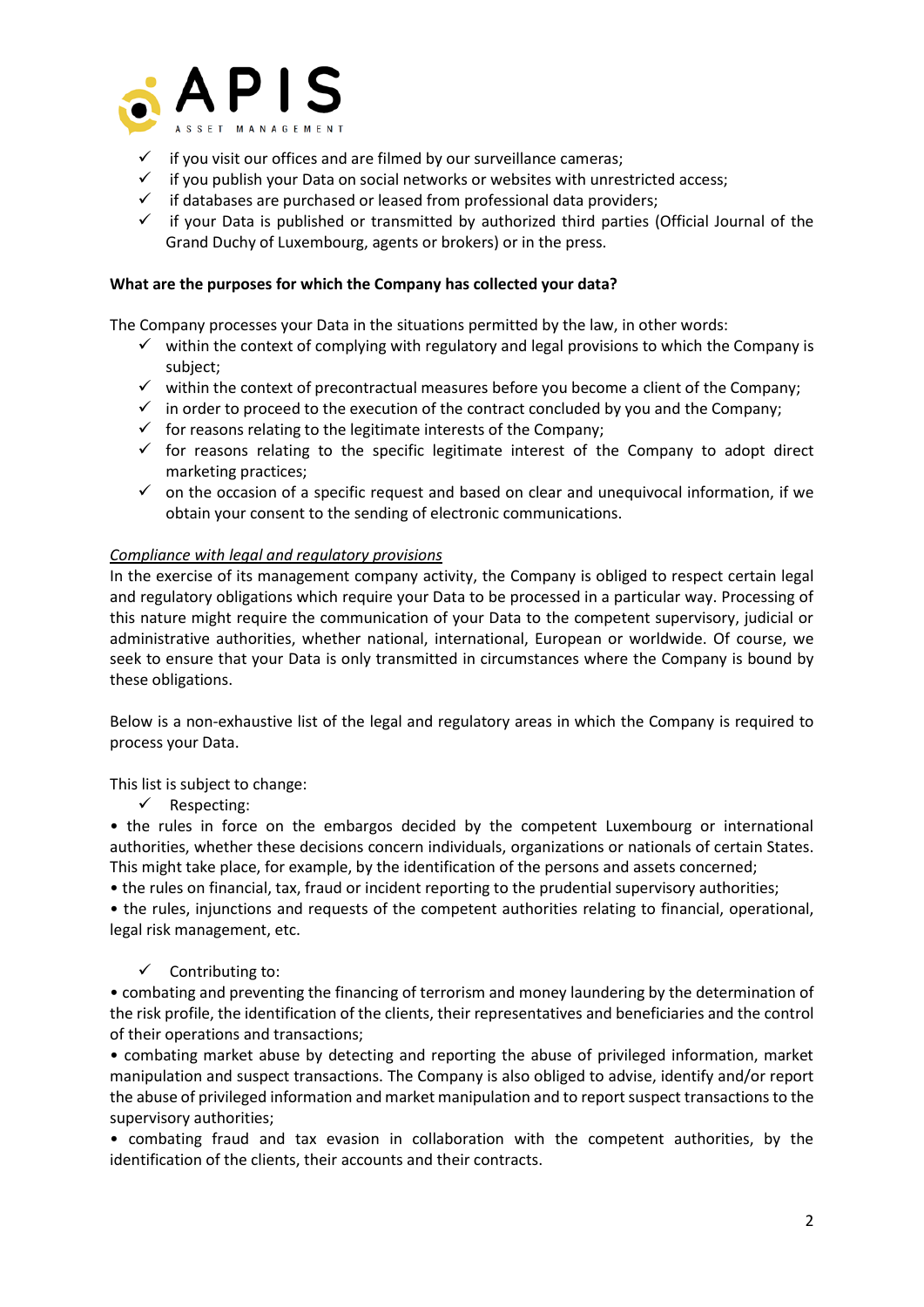

# ✓ Communicating:

• to the various supervisory, tax and legal authorities on the basis of official requests;

• to the various competent authorities monitoring privacy protection on the basis of official requests or where imposed by the regulations;

• to the various providers of financial products and services or payment services, information about the accounts, transactions and their respective beneficiaries or issuers;

• to the auditors of the company on the basis of official requests or where imposed by the regulations.

# ✓ Proceeding:

• to the identification, with a view to protecting the investor, of appropriate or adequate financial products and services based on its risk profile and its investor category;

• to the recording of certain telephone conversations and certain electronic communications.

# *Precontractual measures before you become a client of the Company*

Before a contract is concluded, regardless of the means of communication used and made available to you by the Company, the Company must analyze your request to see whether the envisaged contract can actually be concluded.

As part of this analysis, the Company will process your Data in order to progress your request and particularly to determine the conditions under which the contract could be concluded.

This situation might arise, for example, within the context of a request to enter a collective management agreement.

# *Contracts between the Company and its clients*

In the execution of the contracts binding the Company and its client and also for terminated contracts, regardless of the communication channels used, the Company can, and must in certain cases, obtain and process the Data concerning its client for the following reasons:

- $\checkmark$  observance of the administrative and accounting obligations of the Company;
- $\checkmark$  assurance of providing the client with a quality service;
- $\checkmark$  assurance that the client's assets are protected against any fraudulent activity;
- $\checkmark$  execution of the management contract or other contracts concluded between the Company and its client;
- $\checkmark$  sale of financial products and investments and management of the client's portfolio;
- $\checkmark$  consolidation and monitoring of the reporting of accounting and financial data.

To carry out these different tasks and provide an optimal service, the Company must transmit or share the Data among its internal departments.

The Company might be required to process Data for additional purposes for the execution of contracts and, more generally, for the purposes of its relationship with its client.

## *Legitimate interests of the Company*

While seeking to preserve a fair balance and duly account for your rights and freedoms, notably your right to protect your privacy, the Company processes your personal Data in the pursuit of its legitimate interests.

In this situation, the Company will always seek to limit to the maximum extent possible the impact of the processing envisaged in order to preserve this balance.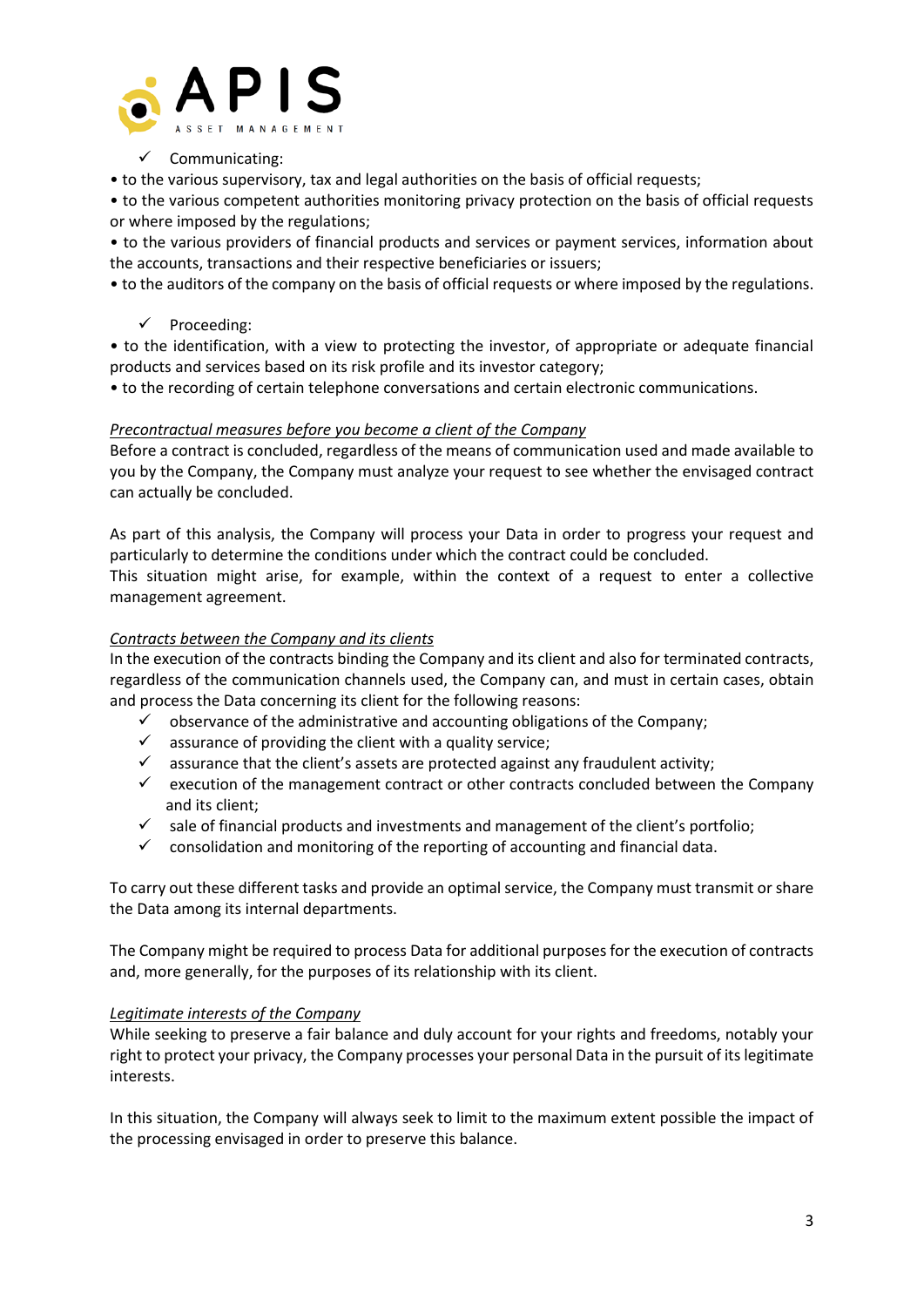

Despite this, if you have objections to this processing, you may exercise your right of opposition based on the conditions and limits described in the section "**What are your rights"**.

Personal Data is therefore processed with a view to:

- $\checkmark$  personalizing our services;
- $\checkmark$  analyzing and managing risks and actuarial or statistical calculations;
- $\checkmark$  managing claims or disputes;
- $\checkmark$  archiving and evidential requirements;
- $\checkmark$  carrying out the preventive and operational management of physical and information security;
- $\checkmark$  preventing and combating fraud, abuse or other offences;
- $\checkmark$  coordinating clients and client groups to improve synergies and general efficiency within the Company;
- ✓ using cookies which are necessary for browsing our websites and other platforms accessible to you. To find out more about cookies, their use and the modification of your parameters, please read our cookies policy available at the website: www.apis-am.com.
- $\checkmark$  improving operations within the Company, its quality of service and its processes, notably:
	- by ensuring the ongoing training of our representatives, which involves the recording of certain telephone conversations;
	- by centralizing the management of clients particularly in order to establish more detailed profiles;

• by developing segmentation operations based on individual or group profiles, particularly in order to improve our relationship management. This situation might arise, for example, where we make a distinction between "individual" and "corporate" profiles

## *Legitimate interest of the Company in adopting direct marketing practices*

The Company also processes your Data for segmentation purposes, so as to be able to offer you suitable and personalized products or services corresponding to your professional or private situation and accounting for the history of your relationship with the Company.

Processing like this might arise where the Company:

- $\checkmark$  evaluates your socio-economic, demographic or family status, notably by identifying key moments at which specific products or services could be offered to you;
- $\checkmark$  studies the efficacy of its advertising and marketing campaigns;
- $\checkmark$  evaluates your key interests and purchasing behavior as a client;
- $\checkmark$  improves the forms and communication channels available to you by automatically certain entering data obtained previously and then asking you to confirm the data;
- $\checkmark$  prepares personalized product and service offers;
- $\checkmark$  sends personalized advertising by post or by telephone.

As part of developing personalized products and services, the Company might also provision is database using specialist external companies.

# *Your consent to sending electronic communications*

After asking you for your specific consent, the Company may process your personal Data, particularly your mobile telephone number and your e-mail address, in order to send you invitations to events, advertising or personalized offers as part of direct marketing campaigns or via newsletters.

If you no longer wish to receive electronic communications, the Company always provides you with the possibility of opposing this processing of your Data at no charge.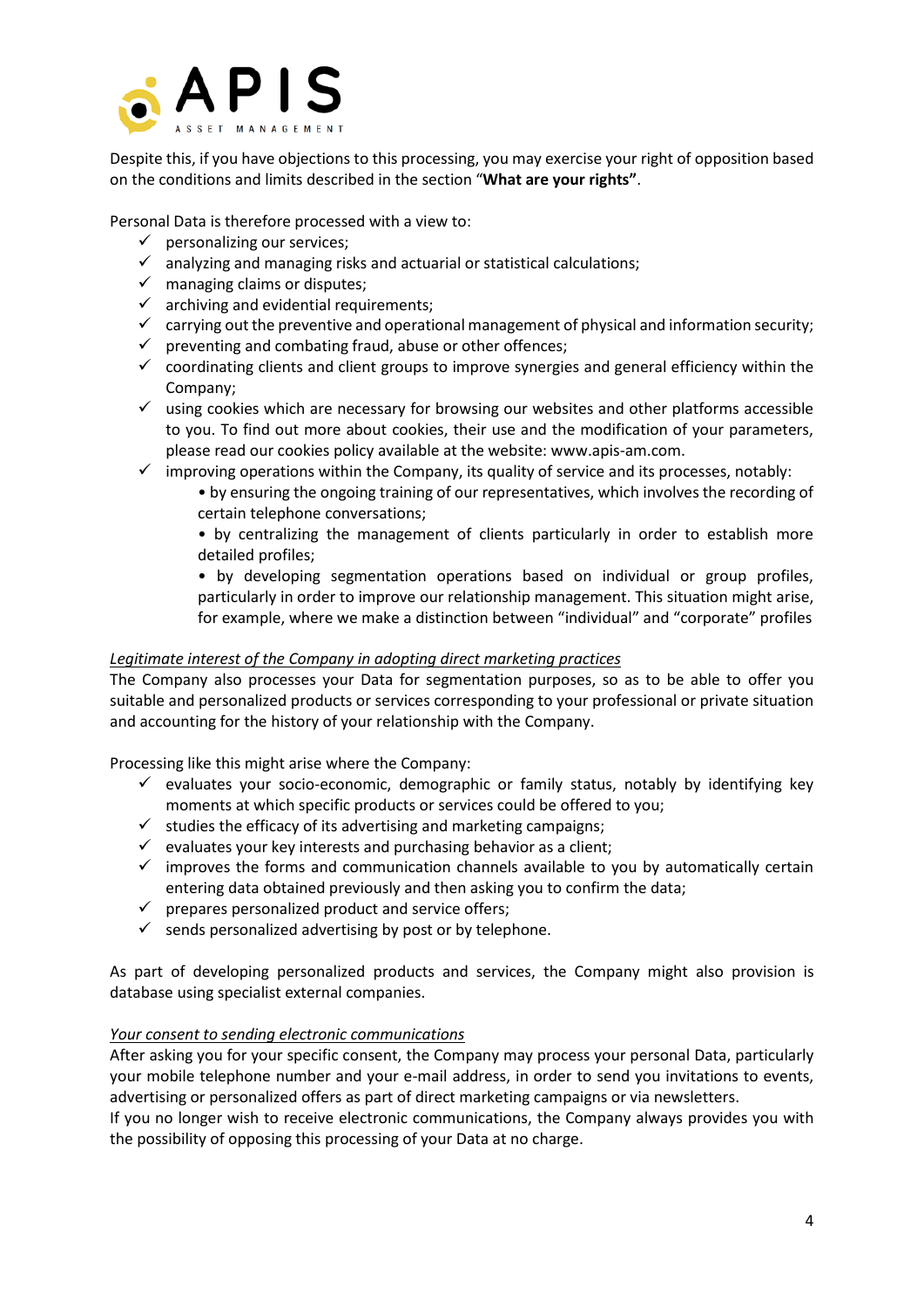

The Company shall be responsible for handling all requests from you regarding the processing of your personal data. Notwithstanding the foregoing, you have the right to contact the investment funds directly.

In addition, other entities involved in the management of your investment may process personal data in their capacity as data controllers (for instance the depositary bank, distributors etc.). These processing activities are done under the sole responsibility of these independent data controllers and are governed by separate privacy notices.

# **What type of data is processed by the Company**

- ✓ Your identification Data
- ✓ Your contact details
- $\checkmark$  Your marital / family status
- ✓ Your overall financial situation
- ✓ Your key interests
- $\checkmark$  Audio visual data (camera, telephone)
- $\checkmark$  Data from public sources
- ✓ Data from cookies

In accordance with law, the Company does not, in principal, process data of certain categories, namely those concerning your racial or ethnic origin, your political opinions, your religion or philosophical beliefs, your union memberships, your health or your sexual preferences. Neither will we process data relating to criminal sentences and offences except when compelled to do so by law, notably under the regulations on combating money laundering and the financing of terrorism. None Genetic or biometric data is not processed or used by the Company within the scope of its product or service offers. If we were required to process Data of this nature, we would only do so in accordance with the conditions and requirements set down in law and informing you specifically beforehand of the purposes of the processing.

## **Who will the Company share your data with?**

## *Supervisory authorities and public authorities*

Besides sharing Data with the company's auditors, the Company is obliged, by virtue of the regulations in force, to communicate certain Data (information or documents concerning its clients, their beneficiaries and/or beneficial owners, their accounts and their transactions) to supervisory authorities and public authorities such as:

- $\checkmark$  public authorities, national and international regulators, supervisory authorities, tax authorities and other similar foreign, European or international authorities;
- $\checkmark$  more generally, any judicial or administrative authority;

## *Sub-contracting and specialist third parties*

The Company might decide to communicate your Data to third party entities if it decides to subcontract certain services to specialist third parties or if based on a legitimate interest.

The communication of your Data in this situation is always within the limits strictly necessary to enable the services concerned to be provided by these sub-contractors. We also place great attention on the choice of these specialist third parties. Based on the above, the Company notably currently shares your data in the following circumstances:

- $\checkmark$  management of disputes with the involvement of legal firms or enforcement officers;
- $\checkmark$  creation and maintenance of the Company's computer applications and tools;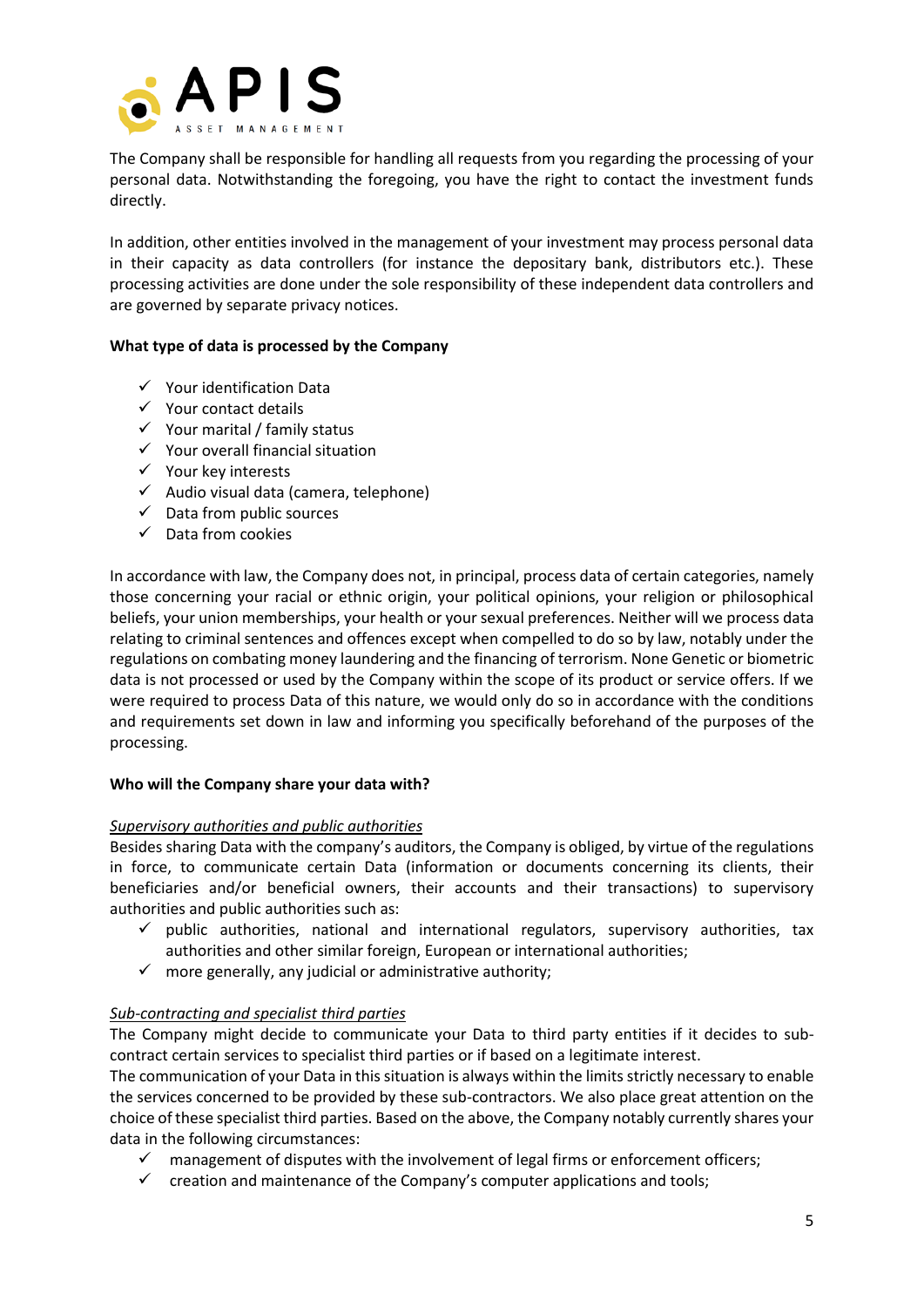

- $\checkmark$  marketing of its activities;
- organization of events;
- ✓ management of client communications;
- $\checkmark$  regulatory reporting;
- $\checkmark$  settlement of financial transactions.

## *Transfer of Data outside the European Economic Area (EEA)*

Due to our activities, the Company might be required to communicate Data outside the EEA. In this situation, the Company will only communicate Data to countries which do not guarantee adequate protection strictly in the cases set out in the General Data Protection Regulation (GDPR). The Company will therefore adopt all appropriate measures to guarantee that your Data is duly protected in the destination country, notably by ensuring the protection of personal Data is guaranteed by appropriate contractual provisions or by any other means offering an adequate level of security.

## **How long is your Data conserved for?**

The Company conserves your Data for the time necessary to accomplish the purposes for which your Data was collected, but also to fulfil its legal and tax obligations, for evidentiary purposes, to carry out internal audits or to respond to information requests from the competent authorities.

In this situation, we undertake not to conserve your Data beyond the time period necessary to accomplish the purposes for which it was collected.

#### **Security of your Data**

The Company adopts the necessary measures, particularly organizational and technical, to ensure the confidentiality, integrity and availability and resilience of the Data, systems and processing services under its control and their processing security in accordance with legal requirements.

Our staff will only access your Data if relevant to accomplishing their missions.

Our employees are bound by strict professional discretion and are obligated to respect the confidentiality of your Data.

Our premises and access to our servers and networks are strictly protected and we place particular care on the choice of our providers and commercial partners, to ensure that any Data transfer or processing by those parties is completely secure.

Technical protection measures are also implemented by the Company to offer an ever-increasing level of security for your Data.

These measures might notably consist of the encryption of your Data and the installation of firewalls or antivirus systems.

## **What are your rights?**

## *Right to access and receive your Data*

You can obtain your personal Data and ask us the following information: whether we are processing your Data or not; the purposes for which your Data is processed; the different Data categories processed; the recipients to which it is communicated and the way in which we obtained your Data.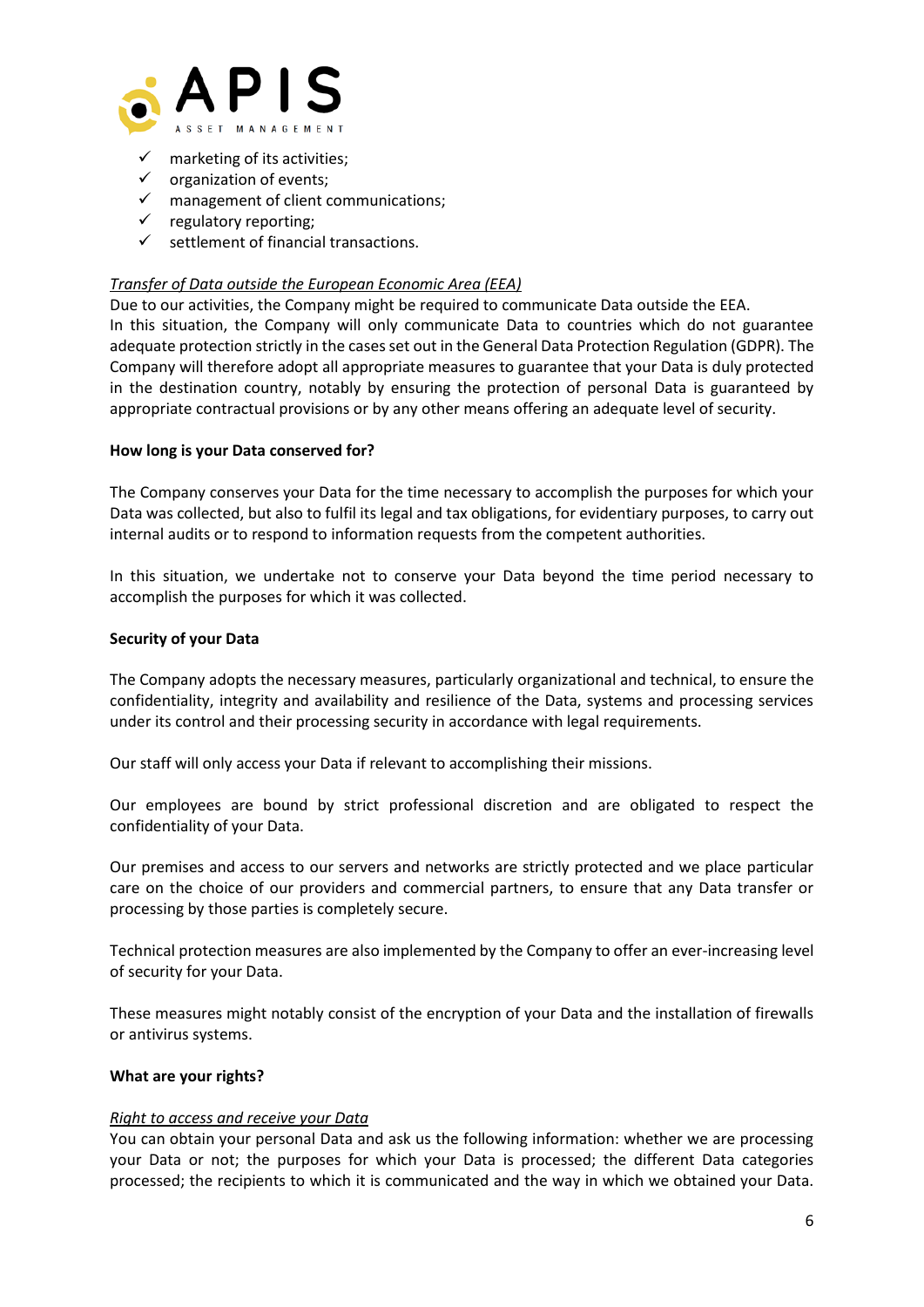

This right can be exercised notwithstanding Data already available via other channels and subject to respecting the rights of third parties.

If your Data is processed by an automated system, this right also enables you to ask the Company to provide you with the Data it holds about you in a structured format which is machine accessible and readable.

## *Right to have your Data corrected*

You can always ask us to correct your Data if you find it is incomplete or incorrect. With a view to keeping your Data completely up-to-date and provide you with a quality service, we would ask you to inform us of any change (such as a house move, renewal of your identity card, etc.).

# *Right to have your Data deleted*

You can ask the Company to delete your Data or render it unusable based on the reasonable technical resources available to it.

However, the Company can refuse to carry out the deletion if it must continue to process your Data for imperative reasons, notably if the Data is necessary for the Company to fulfil its legal obligations, for evidentiary purposes to retain a history of transactions or to fulfil its contractual obligations.

# *Right to oppose the processing of your Data*

You can oppose the processing of your Data by the Company. If this processing is based on the legitimate interest of the Company, the Company might, however, refuse this request for an imperative reason, notably in circumstances in which the processing of the Data is necessary in order to prevent fraud or money laundering, for example. We would also draw your attention to the fact that your opposition to the processing of your Data for reasons other than direct marketing might result in the Company terminating its contractual relationship with you or refusing to execute a transaction.

## *Right to withdraw your consent*

You can withdraw the consent given to the Company to process your Data at any time. However, if you and the Company are still under contract, the Company might, after weighing up its own and your interests, continue to process some of your Data.

## *Right to the portablity of your Data*

Where we process your Data on the basis of your consent or the existence of a contract, you can ask us to transmit your Data directly to another data controller if this is technically feasible for the Company.

## *Right to restrict the processing of your Data*

You can ask for the processing of your Data to be restricted in certain specific cases.

## *Right to oppose communications for advertising purposes (direct marketing)*

You can oppose the processing of your Data for direct marketing purposes on request and at no charge.

If you exercise this right, the Company will stop sending your advertising communications to your email address, your postal address or your telephone, based on your request. Your request will be processed as soon as possible.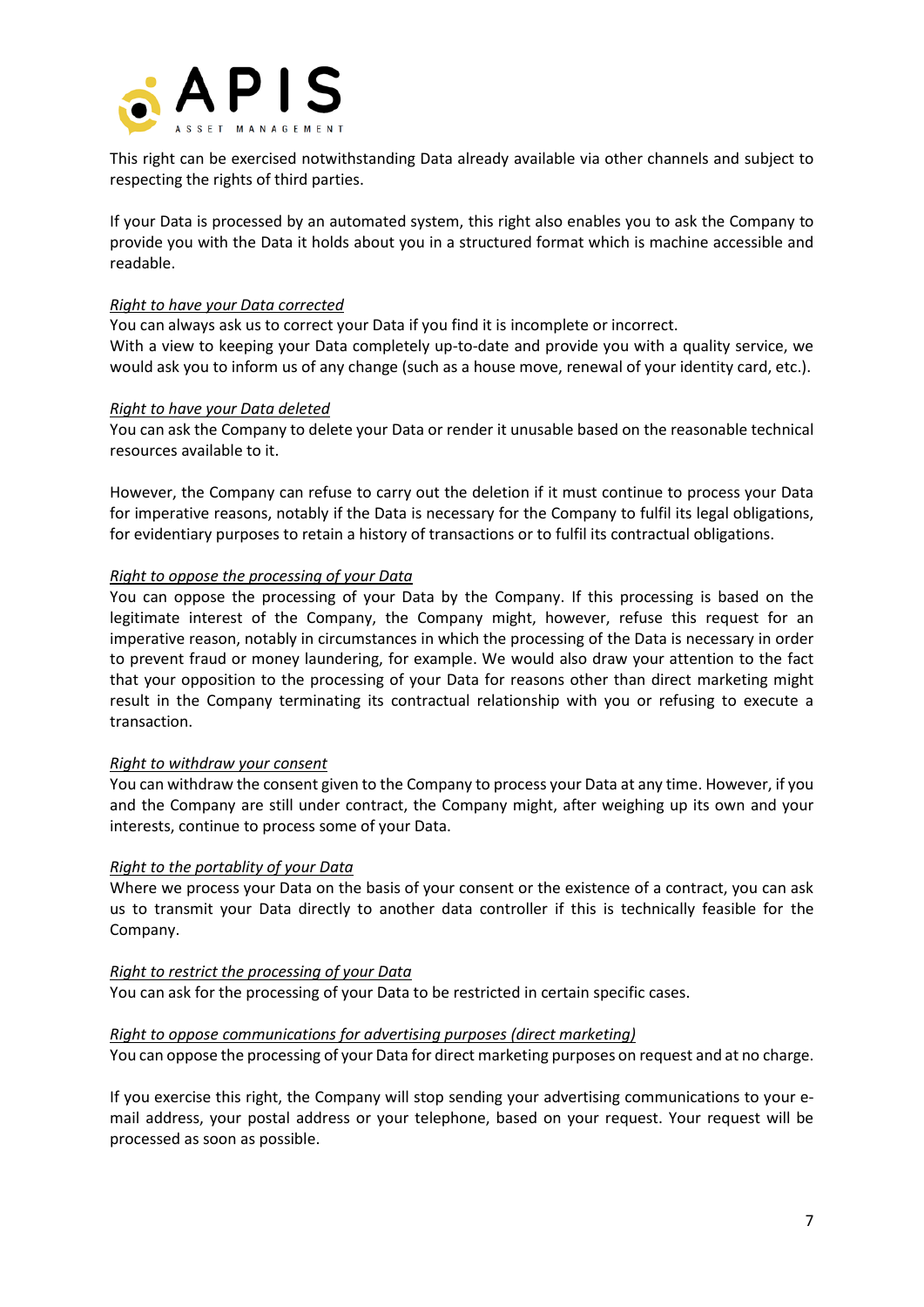

# **How can you send us a request relating to Data Privacy?**

## *General request*

Any request relating to the exercise of your rights may be made and addressed in writing to the Company at any time and at no charge.

Simply send us a dated and signed request written clearly and precisely. We would ask you to attach a copy of your identity card so that we are sure that no one is exercising your rights in your name. We reserve the right to make direct contact with you to verify the authenticity of the request.

You can send your request via the different channels made available to you:

by post, with a copy of your identity document, to our data protection officer ("DPO" or "Data Privacy Officer") at the following address:

> APIS ASSET MANAGEMENT c/o Data Privacy Officer Rue de l'Industrie 22, L-8399 Windhof

 $\checkmark$  by sending an e-mail with a copy of your identity card to the address dataprivacy@apisam.com

#### *Request concerning direct marketing activities*

You can send your request via the different channels made available to you by the Company:

- $\checkmark$  by clicking on the "Unsubscribe" link in one of the e-mails or electronic newsletters sent by to the Company;
- ✓ by post, with a copy of your identity document, to our data protection officer ("DPO" or "Data Privacy Officer") at the following address:
	- APIS ASSET MANAGEMENT
	- c/o Data Privacy Officer
	- Rue de l'Industrie 22,
	- L-8399 Windhof
- $\checkmark$  by sending an e-mail with a copy of your identity card to the address: [dataprivacy@apis](mailto:dataprivacy@apis-am.com)[am.com](mailto:dataprivacy@apis-am.com)

## *Right to file a complaint*

In the event of a dispute concerning the processing of your Data, you can contact the Company by post, at the address:

> APIS ASSET MANAGEMENT c/o Data Privacy Officer Rue de l'Industrie 22, L-8399 Windhof

You are entitled to file a complaint with the Luxembourg National Data Protection Commission:

 $\checkmark$  by post, at the following address: Commission Nationale pour la Protection des Données Avenue du Rock'n'Roll 1 L-4261 Esch-Sur-Alzette

 $\checkmark$  via the website:

[https://cnpd.public.lu/fr/droits/faire-valoir/formulaire-plainte.html](https://cnpd.public.lu/fr/droits/faire-valoir/formulaire-plainte.html%20or)